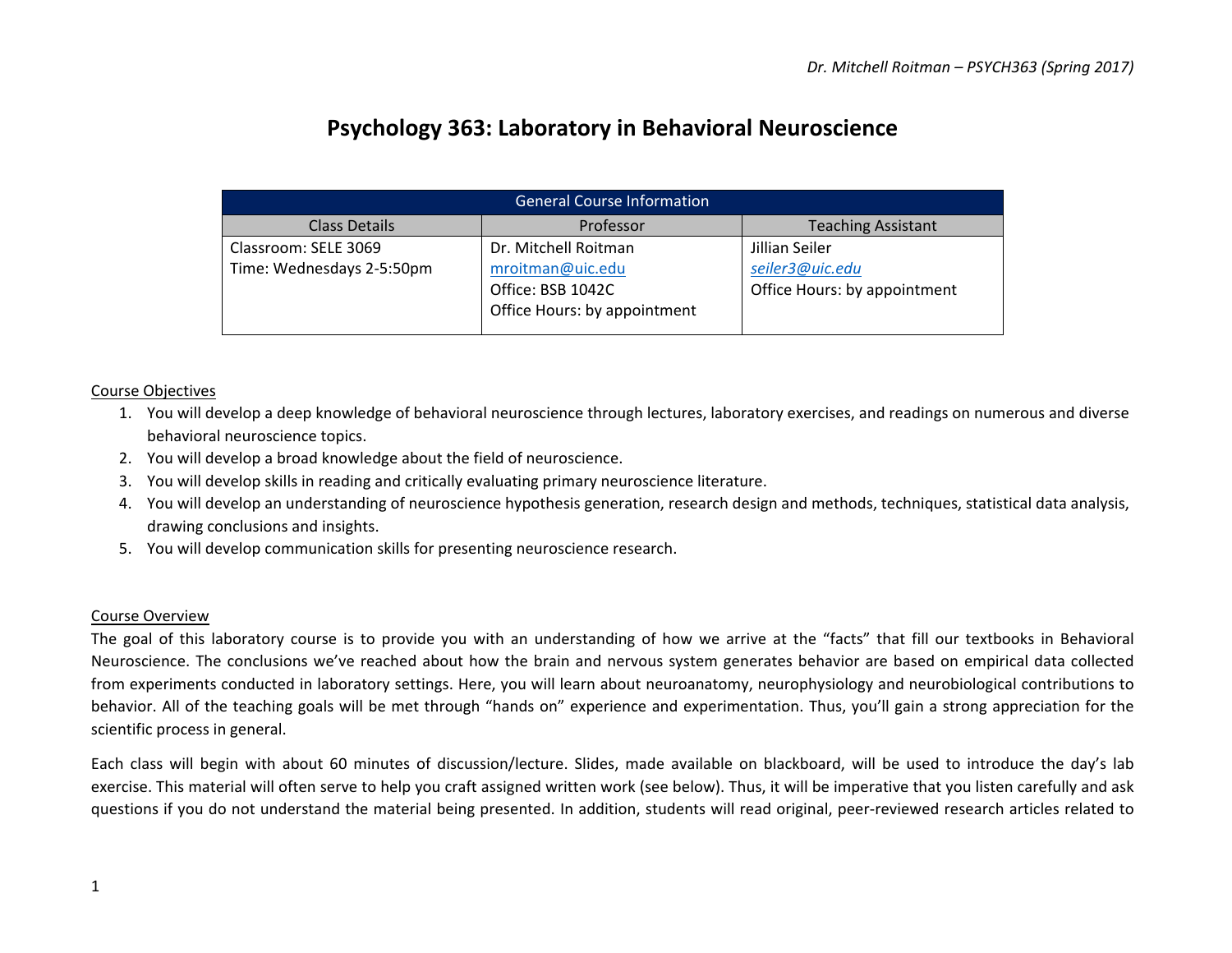experiments conducted in the lab course. Readings should be completed **before** the class date for which they are assigned. The course is designed to give students a basic understanding of Behavioral Neuroscience though experimentation and the reading of primary literature.

#### Course Content

The course will begin with lectures that provide a critical understanding of both the cellular level information about individual brain cells (neurons and glia) and their place within the nervous system. We will then expand this view of neural circuits to place them within the functional neuroanatomy of the brain, and cover how single neurons communicate with one another within the brain. At this point, you will have been introduced to the basics of neural structure and function at the micro, meso, and macro levels.

After covering neural structure and function, we will discuss the "behavioral basics"  $-$  i.e., some principal neural drivers of behavior  $-$  starting with an investigation of how the brain regulates body fluid homeostasis, a critical physiological need that influences all other behaviors. We will then cover some of the neural underpinnings of stress, anxiety, and emotion, which result from our sensory experiences and drive our behavioral choices. We will highlight the neurobiology of stress and anxiety in particular. Following this, we will delve into the neural substrates of learning and memory, the process by which previous experience can drive future behavior. Our penultimate class will focus on drugs of abuse and the neural systems mediating reward and pleasure, a circuitry that – arguably – influences behavior as much as any other. To finish the course, we will review the concepts of consciousness and sleep, two brain states that are the most basic determinants of any behaviors.

Each class will begin with ~60 minutes of lecture/discussion. Slides, made available on blackboard, will be used to introduce the day's lab exercise. This material will often serve to help you craft assigned written work (see below). Thus, it will be imperative that you listen carefully and ask questions if you do not understand the material being presented. In addition, you will read original, peer-reviewed research articles related to experiments conducted in the lab course. Readings should be completed before the class date for which they are assigned.

It is our hope that each student learns the material and succeeds. If at any point you are struggling with the material it is imperative that you meet with myself or one of the TAs!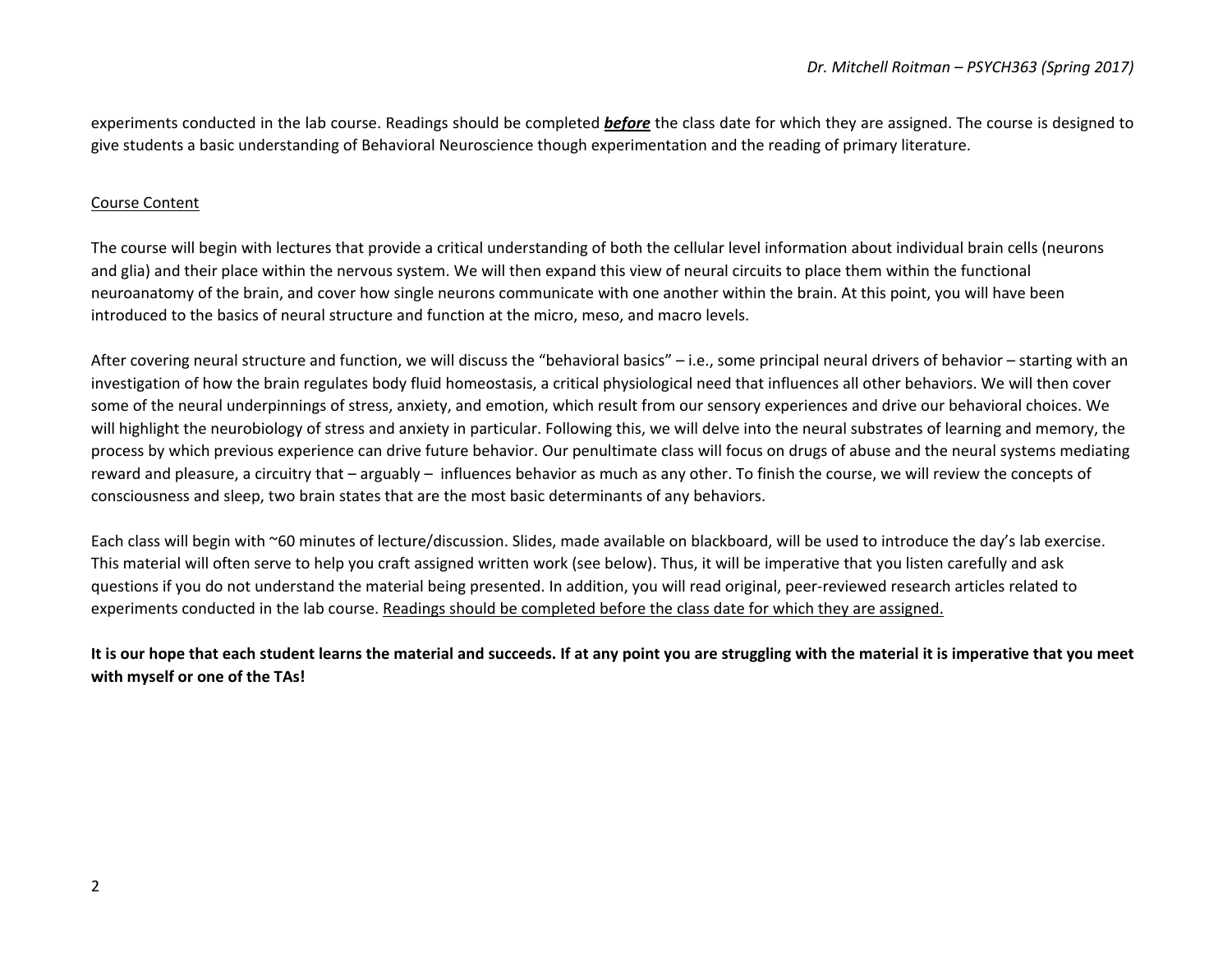| <b>Class Schedule</b>                                                                               |         |                                                                                   |                                                |                                                                |         |                                                                         |  |  |
|-----------------------------------------------------------------------------------------------------|---------|-----------------------------------------------------------------------------------|------------------------------------------------|----------------------------------------------------------------|---------|-------------------------------------------------------------------------|--|--|
| ** Note: all readings & assignments will need to be completed prior to the class day listed below** |         |                                                                                   |                                                |                                                                |         |                                                                         |  |  |
| Week                                                                                                | Date    | <b>Topic</b>                                                                      | Lab                                            | Readings                                                       | Quizzes | Assignments                                                             |  |  |
| $\mathbf{1}$                                                                                        | 1/11/17 | Introduction & Neuroanatomy                                                       | <b>Histology Rotations</b>                     |                                                                |         |                                                                         |  |  |
| $\overline{2}$                                                                                      | 1/18/17 | Neuroanatomy                                                                      | Sheep brain dissection                         | Portraits of the Mind - Ch. 2<br>Biol. Psych. - Ch. 2 (24-38)  | Quiz    | 1-page report on brain area due                                         |  |  |
| 3                                                                                                   | 1/25/17 | Neuroanatomy                                                                      | Sheep brain dissection                         | Biol. Psych. - Ch. 2 (39-49)                                   | Quiz    |                                                                         |  |  |
| 4                                                                                                   | 2/1/17  |                                                                                   | Lab Practicum/Stereotaxic surgery              |                                                                |         |                                                                         |  |  |
| 5                                                                                                   | 2/8/17  | <b>Communication Within a Neuron</b>                                              | <b>Ulnar NCV Lab</b>                           | Carlson - Ch. 2 (41-51)<br>Wei et al. (2005)                   | Quiz    |                                                                         |  |  |
| 6                                                                                                   | 2/15/17 | <b>Communication Between</b><br><b>Neurons</b>                                    | <b>Recording Action Potentials</b>             | Carlson - Ch. 2 (51-64)<br>Rothman, 2008                       | Quiz    | Abstract on NCV Due                                                     |  |  |
| $\overline{7}$                                                                                      | 2/22/17 | Sensation, Perception,<br>Movement                                                | <b>Two-Point Discrimination</b>                | Carlson Ch. 6-8 (Bb for details)<br>Your Brain on Cubs - Ch. 3 | Quiz    | Abstract on Action Potentials Due                                       |  |  |
| 8                                                                                                   | 3/1/17  | <b>Body Fluid Homeostasis</b>                                                     | Angll & Thirst in Rats                         | Carlson - Ch. 12 (394 - 402)<br>Buggy & Fisher (1976)          |         |                                                                         |  |  |
| 9                                                                                                   | 3/8/17  | <b>Stress &amp; Anxiety</b>                                                       | Salivary Cortisol - Literature<br>Review       | Carlson - Ch. 17 (601 - 606)<br>5 Primary Lit. Papers          |         | Abstract on Angll Due<br><b>Stress Article Presentation</b>             |  |  |
| 10                                                                                                  | 3/15/17 | Alternative Careers in Neuroscience Symposium; Public Speaking Article Assignment |                                                |                                                                |         |                                                                         |  |  |
| 11                                                                                                  | 3/22/17 |                                                                                   | No Class - Spring Break                        |                                                                |         |                                                                         |  |  |
| 12                                                                                                  | 3/29/17 | Emotion                                                                           | Salivary Cortisol - Results &<br>Data Analysis |                                                                |         | Stress Lab Report - Draft 1 Due                                         |  |  |
| 13                                                                                                  | 4/5/17  | Learning & Memory I                                                               | <b>Conditioned Taste Aversion</b>              |                                                                |         |                                                                         |  |  |
| 14                                                                                                  | 4/12/17 | Learning & Memory II                                                              | <b>Conditioned Taste Aversion</b>              | Bernstein et al. (1982)                                        |         | Stress Lab Report - Draft 1 returned<br>Stress Lab Report - Draft 2 Due |  |  |
| 15                                                                                                  | 4/19/17 | Drugs of Abuse                                                                    | Amphetamine Sensitization                      | Robinson and Becker (1982)<br>Robinson and Kolb (1997)         | Quiz    |                                                                         |  |  |
| 16                                                                                                  | 4/26/17 | <b>Consciousness &amp; Sleep</b>                                                  | Brain wave (EEG) recordings                    | Xie et al. (2013)                                              | Quiz    | Stress Lab Report - Draft 2 returned                                    |  |  |
| 17                                                                                                  | 5/3/17  |                                                                                   |                                                | No Class - Final Lab Report Due                                |         |                                                                         |  |  |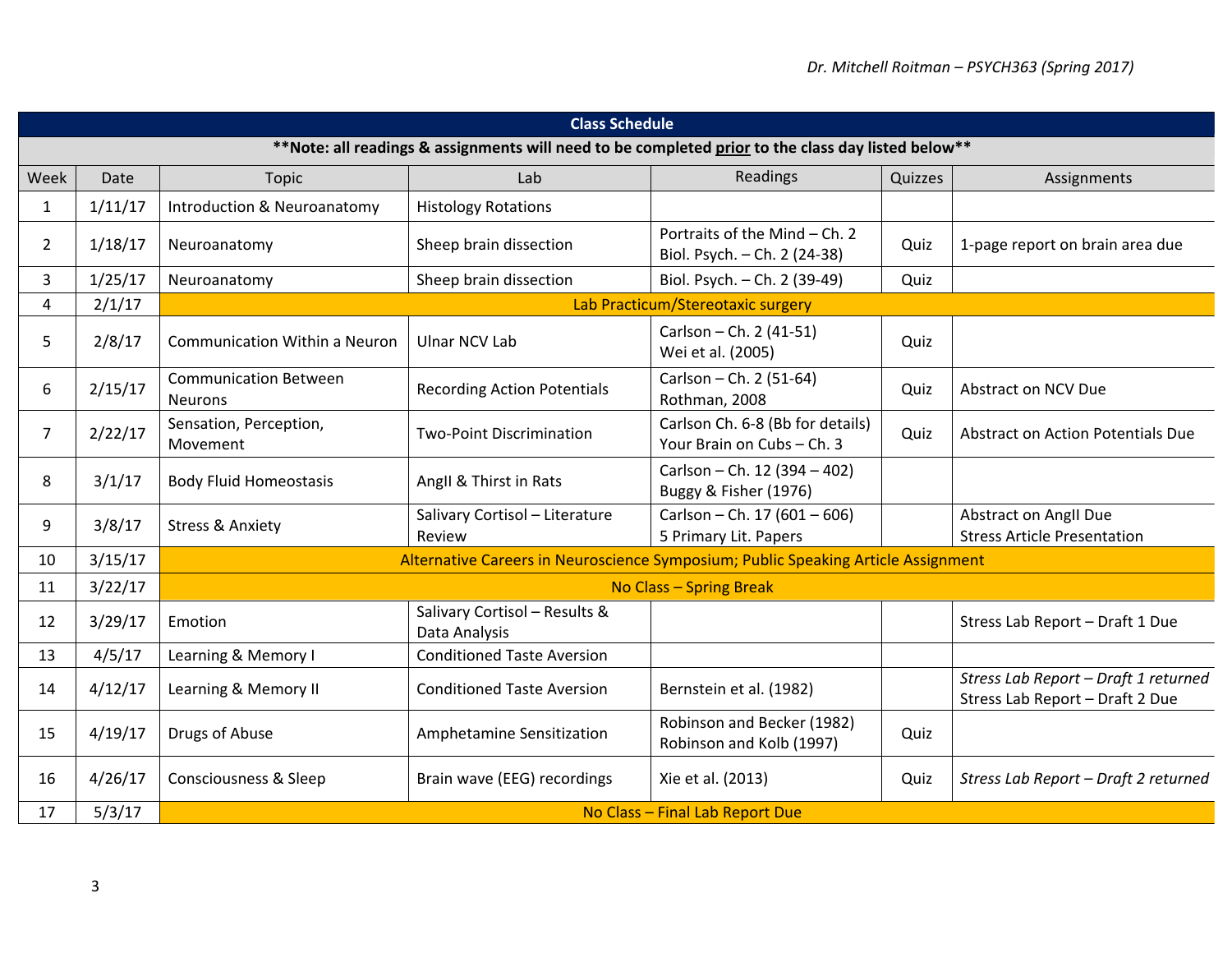# **Grading**

# **Grading Philosophy:**

Your grade on each graded item starts at zero, and then increases in relation to the quality of your work. Please do not ask "why did you take points off for this or that?", since that question implies that the points were yours to begin with, and had been taken from you. To ensure you are receiving the highest level of education possible, UIC requires students to earn their degrees. Accordingly, the burden is on you to demonstrate why you earned the points in question. This approach has you assume a proactive role in your education –an excellent habit to acquire early in your lifelong journey of learning!

| <b>Grading Rubric</b>                          |                              |          |  |  |  |  |
|------------------------------------------------|------------------------------|----------|--|--|--|--|
| Assignment                                     | <b>Total Possible Points</b> | My Score |  |  |  |  |
| Weekly Quizzes (x7)                            | 35 points                    |          |  |  |  |  |
| Report on brain area of interest               | 10 points                    |          |  |  |  |  |
| Lab Practicum                                  | 60 points                    |          |  |  |  |  |
| Abstract on Nerve Conduction Velocity          | 10 points                    |          |  |  |  |  |
| <b>Abstract on Action Potentials</b>           | 10 points                    |          |  |  |  |  |
| Abstract on Angiotensin II                     | 10 points                    |          |  |  |  |  |
| <b>Stress Article Presentation</b>             | 10 points                    |          |  |  |  |  |
| <b>Public Speaking Article Assignment</b>      | 10 points                    |          |  |  |  |  |
| Alternative Careers in Neuroscience Attendance | 5 points                     |          |  |  |  |  |
| Lab Report - Draft 1                           | 50 points                    |          |  |  |  |  |
| Lab Report - Draft 2                           | 50 points                    |          |  |  |  |  |
| Final Lab Report                               | 40 points                    |          |  |  |  |  |
| <b>Total</b>                                   | 300 points                   |          |  |  |  |  |

#### **Policies**

# **Attendance & Punctuality**:

Attendance, defined as being present at the start of class and remaining present for the duration of the class period, is essential for your success in this course and is considered mandatory. Absences will only be excused under extreme circumstances, and will require documentation. To ensure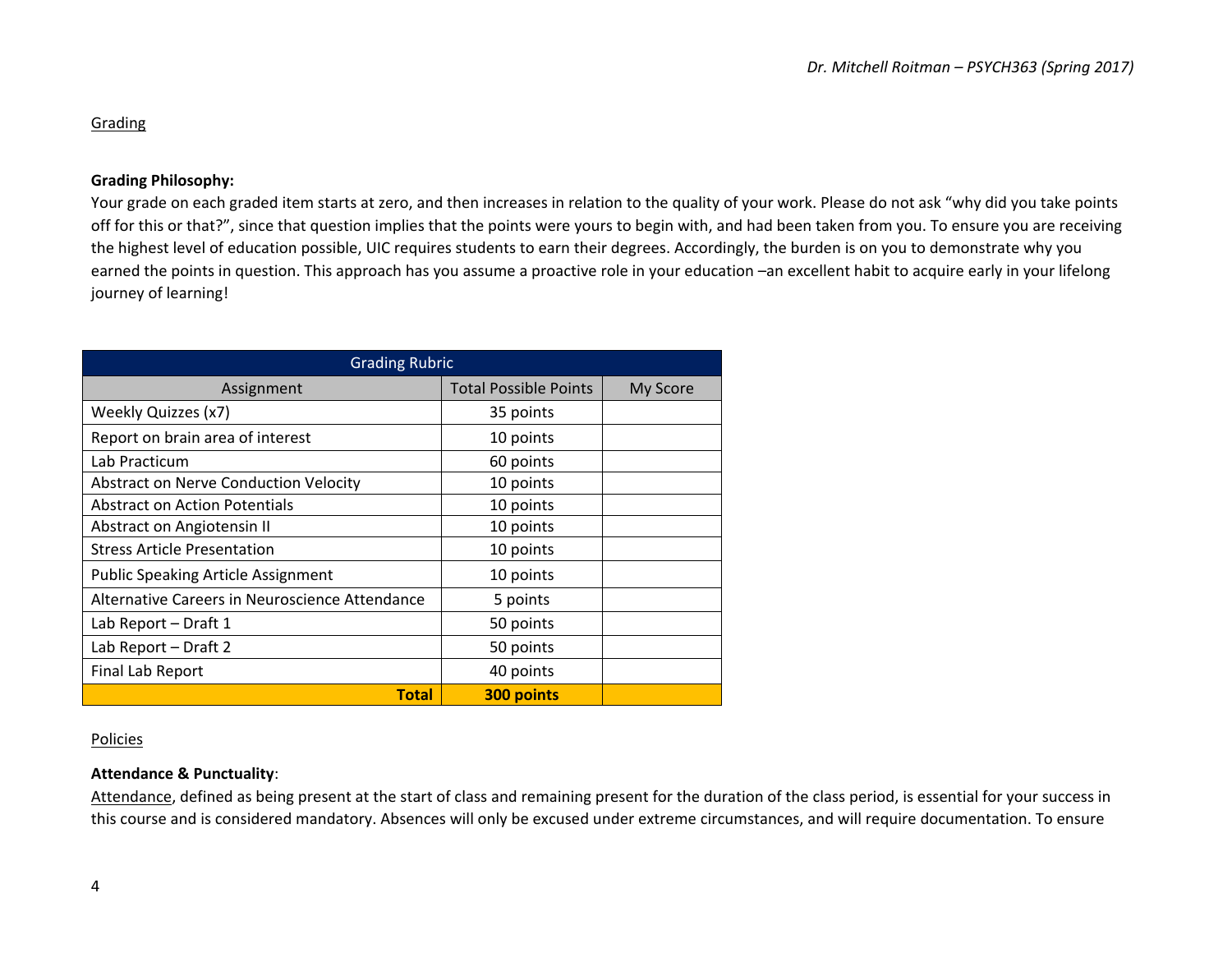weekly attendance, your final grade will be reduced by 5% for each unexcused absence. *Please note: regardless of whether an absence is excused or* not, you are responsible for the material and assignments discussed in sessions that you do not attend. Punctuality is also essential. To make the most of each session and to reduce distractions to other students, you are expected to be in your seat at the start of each class (2:00pm). My laptop clock will be the time keeper for our course. Your final grade will be reduced by 2% for each unexcused lateness.

#### **Assignments**

All assignments must be handed in by the start of class on the due date. No extra credit will be given and no evaluations can be dropped. Cheating and plagiarism will not be tolerated. Any evidence of cheating or plagiarism will result in disqualification and a 0 will be entered for that evaluation. This course meets the Psychology major requirement for writing in the discipline. As such, we will provide feedback on your writing which you will then use to improve the document. There will be several small writing assignments where you will not receive feedback. However,  $\approx$ 1/3 of your final grade will be based on a single lab report. You will be asked to hand in drafts of sections of the lab report and you will receive feedback on these drafts. 

For ALL assignments (e.g. smaller writing assignments, drafts, final lab report) your score will be reduced by 10% for each day that the assignment is late. Exceptions will be made for only the most serious of documented circumstances.

# **Appropriate Use of Course Materials**

The materials distributed in this class, including the syllabus, quizzes, handouts, study aids, and in-class presentations, may be protected by copyright and are provided solely for the educational use of students enrolled in this course. Please discuss any redistribution of course materials with me. Do not post course materials or vour notes from lectures and discussion on commercial websites. Unauthorized uses of course materials may be considered academic misconduct.

# **Students with Disabilities**

Accommodations are available for students who have disabilities. Any student who feels he or she may need an accommodation based on the impact of a disability should contact me privately as soon as possible (and before the second week of class) to discuss his or her specific needs. Students with disabilities who require accommodations for access and participation in this course must be registered with the Office of Disability Services (ODS). Please contact ODS at 312-413-2183 (voice) or 312-413-0123 (TTY).

# **Academic Integrity Policies**

I do not anticipate any issues with academic integrity, but I am obligated to note the following at the outset of this course. Please reach out to me directly if there are any questions or concerns about academic integrity policies or standards.

*(copied directly from the UIC Academic Catalog here)*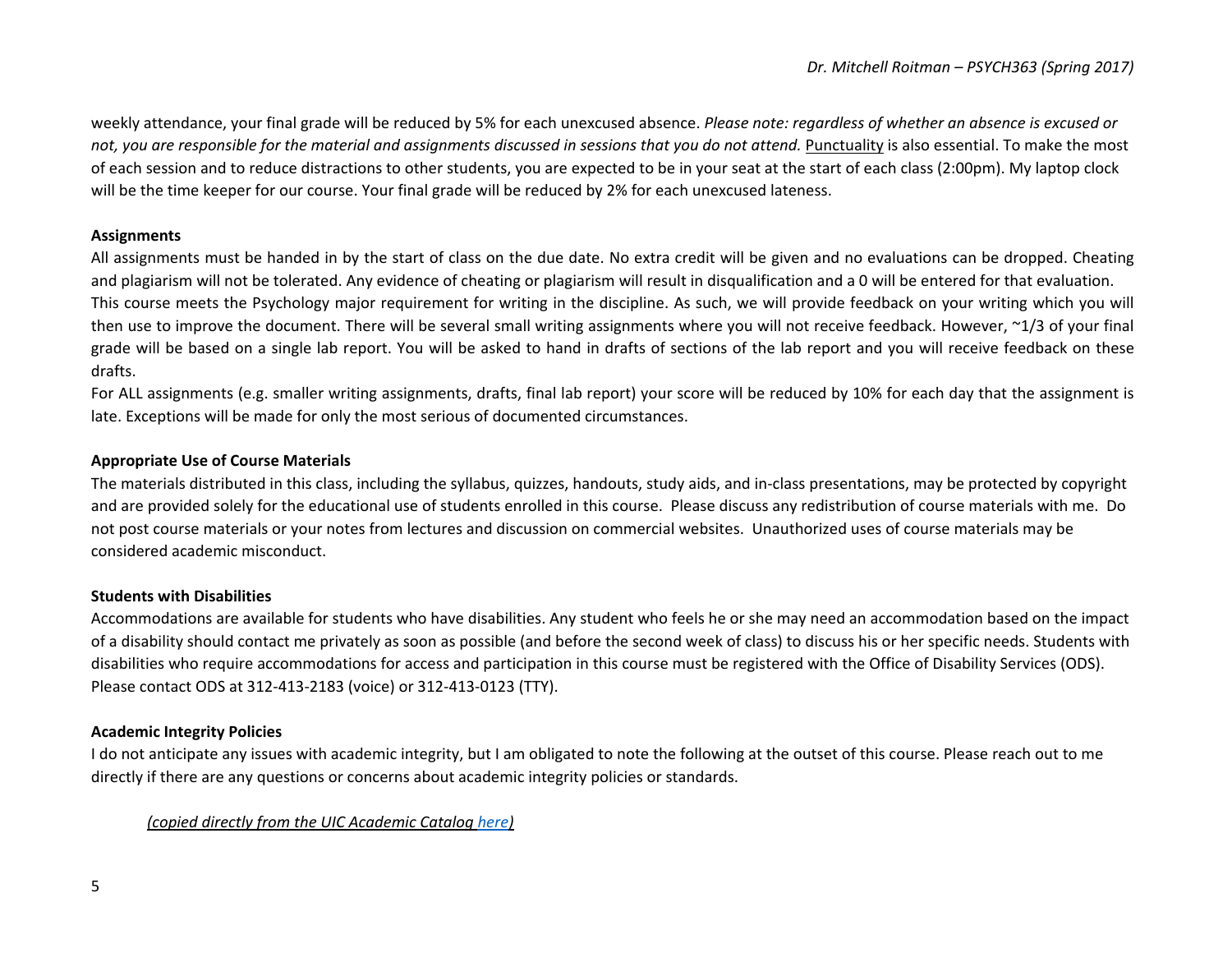As an academic community, the University of Illinois at Chicago is committed to providing an environment in which research, learning, and scholarship can flourish and in which all endeavors are guided by academic and professional integrity. All members of the campus community—students, staff, faculty, administrators—share the responsibility of insuring that these standards are upheld so that such an environment exists. Instances of academic misconduct by students, and as defined herein, shall be handled pursuant to the *Student Disciplinary Policy,* which can be found online at http://www.uic.edu/depts/dos/docs/Student%20Disciplinary%20Policy.pdf.

Academic dishonesty includes, but is not limited to:

**Cheating:** Either intentionally using or attempting to use unauthorized materials, information, people, or study aids in any academic exercise, or extending to or receiving any kind of unauthorized assistance on any examination or assignment to or from another person.

**Fabrication:** Knowing or unauthorized falsification, reproduction, lack of attribution, or invention of any information or citation in an academic exercise.

**Facilitating Academic Dishonesty/Plagiarism:** Intentionally or knowingly representing the words or ideas of another as one's own in any academic exercise.

**Bribes, Favors, Threats:** Bribing or attempting to bribe, promising favors to or making threats against, any person, with the intention of affecting a record of a grade, grade, or evaluation of academic performance. Any conspiracy with another person who then takes or attempts to take action on behalf or at the direction of the student.

**Examination by Proxy:** Taking or attempting to take an exam for someone else other than the student is a violation by both the student enrolled in the course and the proxy or substitute.

**Grade Tampering:** Any unauthorized attempt to change, actual change of, or alteration of grades or any tampering with grades. **Nonoriginal Works**: Submission or attempt to submit any written work authored, in whole or part, by someone other than the student.

#### **Course Notes**

• Are you squeamish? Don't deal well with biological specimens or rodents? This course is meant to be hands on, you will be handling sheep brains, rat brain tissue, and working with live laboratory rats. If you feel that you'll have difficulty with any of the above, please come speak to me privately.